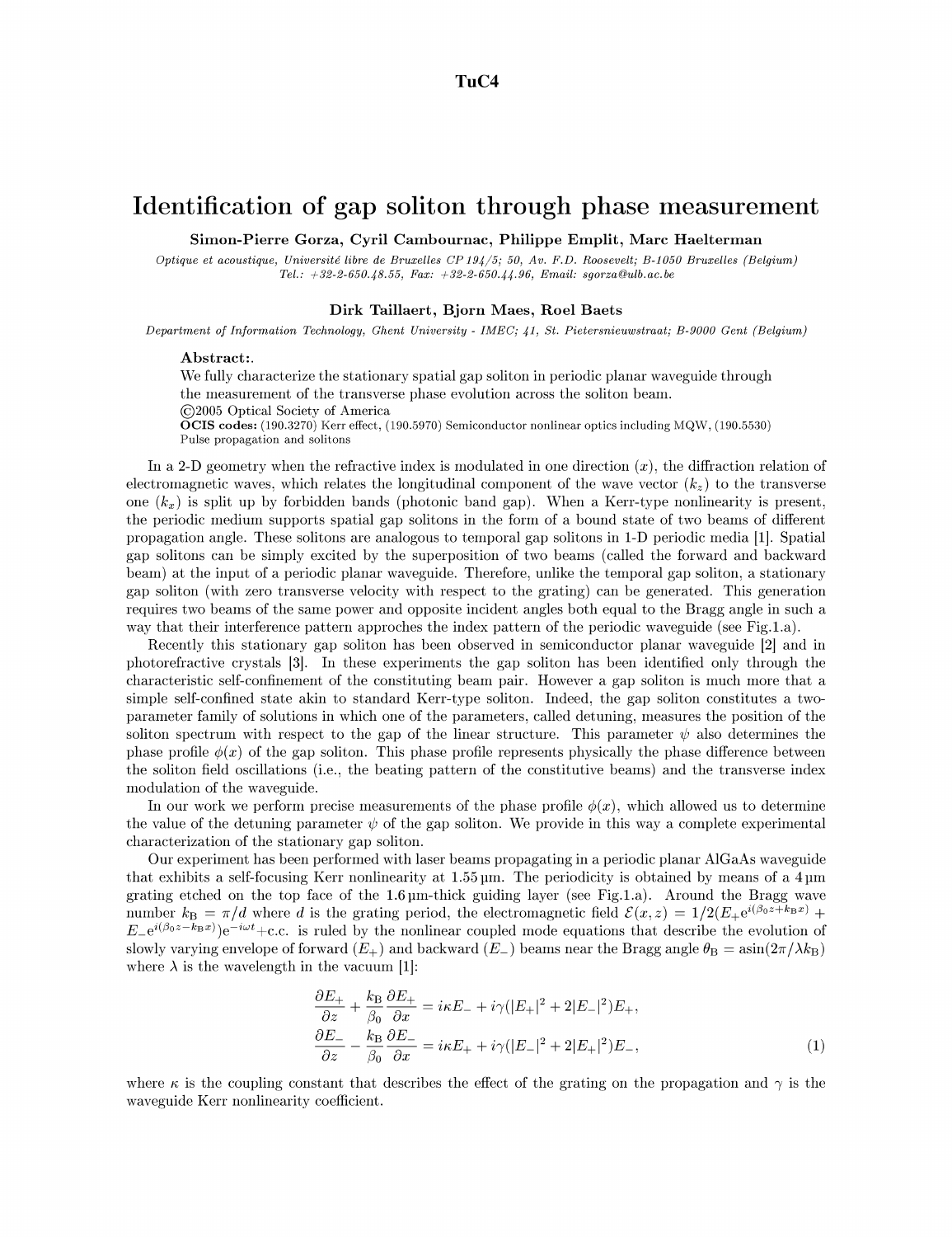

Fig. 1. a) Planar periodic structure:  $a=2 \mu m$ ,  $d=4 \mu m$ . b) Band diagram based on Eq.1 in linear regime.

In the linear propagation regime (i.e. for  $\gamma = 0$ ) the coupled mode equations show that Bragg reflection on the periodic structure opens a photonic band gap that separates the diffraction relation in two bands. This is shown in the Fig.1.b where we plotted the band structure calculated on the basis of Eq.1 for  $\gamma = 0$ . Around the Bragg angle, this model is equivalent to the Floquet-Bloch analysis for a cosine refractive index modulation. The propagation direction of each mode is given by the normal to the diffraction relation curve (see the arrows in Fig.lb) and the diffraction coefficient is determined by the curvature of this curve. Therefore, when one beam is incident on the structure, it excites modes on the two bands and these modes will travel in opposite direction, as indicated by the black arrows in Fig.1.b [4].



Fig. 2. a) Intensity profile at the output of a 16 mm long planar periodic waveguide for one incident beam. The angle  $\theta$  refers to the input angle in the waveguide. b) Lateral shift at the output for Bloch modes on the first band (+). The solid line shows the theoretical shift based on the diffraction relation plotted on Fig.1.b ( $\kappa = 10300 \text{ m}^{-1}$ ).

This characteristic feature has been observed at the output of our 16 mm-long sample by launching in the waveguide a single laser beam with a width of  $80 \mu m$  at a wavelength of  $1.55 \mu m$ . At this wavelength the Bragg angle is 11.2 ° in air (3.4 ° in the waveguide). Figure 2.a shows the evolution of the output intensity profile with input angle. We clearly see that for small angles the lateral shift of the beam at the output evolves linearly with the input angle as in an homogeneous medium. On the other hand, near the Bragg angle the propagation is affected by the grating: the propagation angle in the periodic medium decreases as the input angle increases, moreover the input beam excites modes on the first and the second band. At the Bragg angle this two modes travels in the same direction. This allows us, in particular, to identify very accurately the Bragg angle. For Bloch mode on the first band, we plotted the lateral shift at the output as a function of the input angle (see Fig.2.b). Comparison between experimental results and theoretical predictions based on the diffraction relation enables us to deduce the coupling constant  $\kappa=10300$  m<sup>-1</sup> which appears in Eq.1. The knowledge of this value is essential for the measurement of the detuning parameter  $\psi$ .

When we take into account the nonlinearity ( $\gamma \neq 0$ ), gap solitons are solutions of Eq.1 [5]. As mentioned above, these solutions are characterized by two parameters  $1 < \nu < 1$  and  $0 < \psi < \pi$ . The first one  $(\nu)$ is related to the the soliton transverse velocity, i.e. the angle of propagation of the soliton in the periodic structure. It depends on the relative intensity between the forward and the backward beams and vanishes when these intensities are equals. In that latter case the soliton travels in the  $z$  direction and does not move across the index modulation. This is the analogous of the stationary soliton in fiber Bragg gratings. The  $\psi$ parameter determines the soliton width, height, and spectrum and plays the role of a detuning parameter. When  $\psi \to 0$  the soliton is wide, the power is low and the spectrum is near the lower branch of the gap.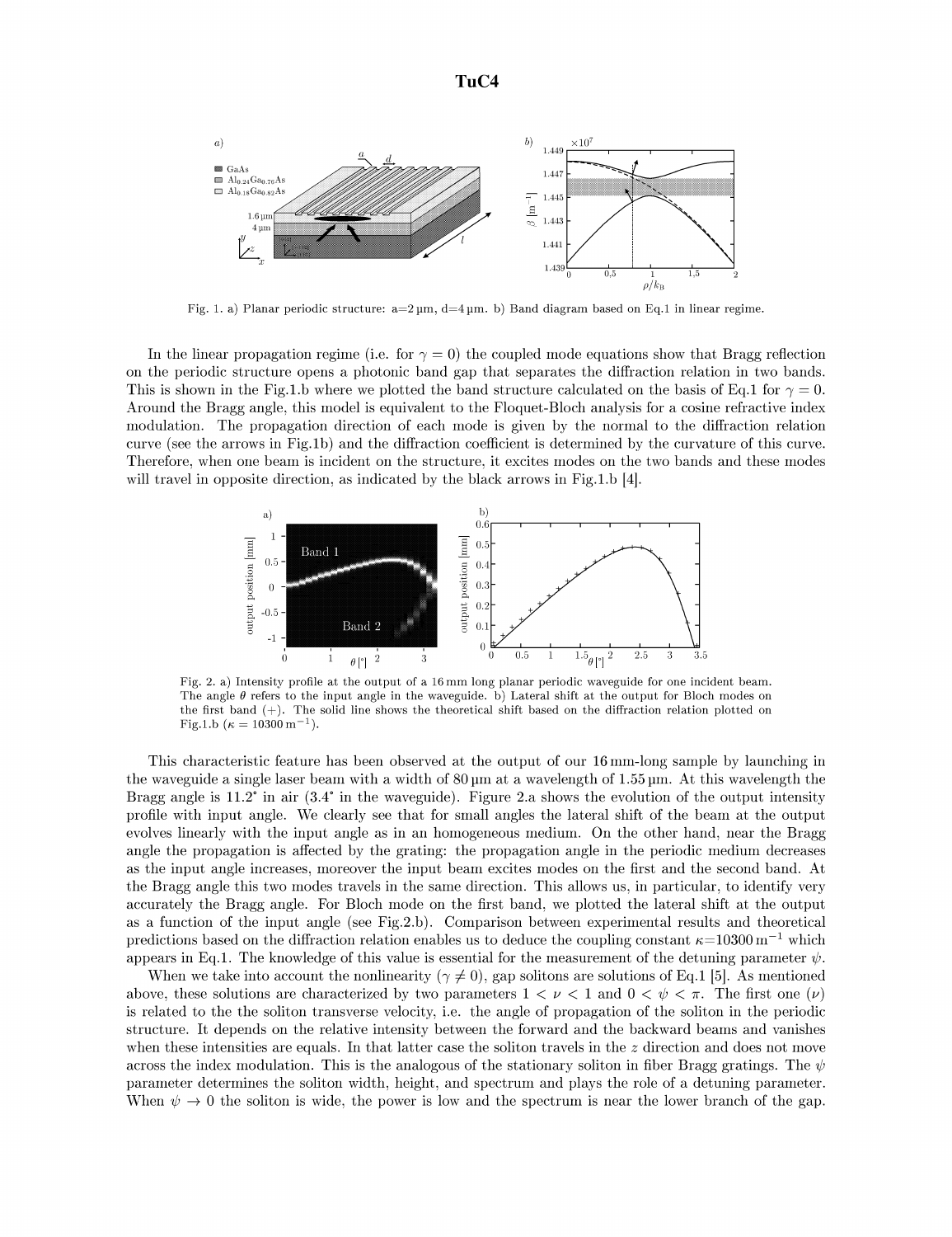

Fig. 3. Output intensity profile at low (a) and high (b) power when a stationary soliton is formed, c) Evolution of the phase of the intensity maxima towards the grating in the case of Fig. a)  $(+)$  and Fig. b) (o). The solid line shows the theoretical phase profile for a stationary gap soliton with  $\psi = 0.27$ .

Conversely, a narrow soliton with a spectrum close to the upper branch corresponds to  $\psi$  near  $\pi$ . Moreover as regards the stationary soliton, the periodic pattern is out of phase with respect to the grating in the center of the soliton beam for all power, while in the wings of the beam, the relative phase reaches  $\pi \pm \psi$ . Therefore we see that even if we cannot measure directly the position of the soliton spectrum in the band gap, the phase evolution across the soliton beam profile allows us to determine the detuning parameter that fully characterizes the stationary gap soliton  $(\nu = 0)$ .

In our experiment, we excite a stationary gap soliton by the superposition of two beams at the Bragg angle as was done in Refs 12, 3]. The relative phase between these beams is adjusted so that in the linear regime we excite a Bloch mode on the lower branch of the difraction relation. In order to measure the index profile to retrieve the soliton phase profile, we launch in the waveguide a wide beam at normal incidence. At the output, this beam is slightly modulated by the grating and maxima coincide with the index modulation.

Figure 3.a shows the intensity profile at the output of a 4ram-long periodic waveguide, at low power. Due to the effect of diffraction induced by the grating, the Bloch mode expends up to 100 pm FWHM. At high power (see Fig.3.b) the beam focuses in the structure and a stationary gap soliton is formed with a  $60 \mu m$ -width. As can be seen on Fig.3.b, the evolution of the phase shift between the intensity pattern and the index modulation is almost flat in the center of the beam, which means that we excite a Bloch mode of the periodic structure. On the other hand, the phase evolves across the soliton profile. This evolution is the one of a gap soliton characterized by a detuning parameter  $\psi = 0.27$  as shown by the solid line. Moreover the theoretical soliton width for this value of the detuning parameter is 55 pm in fully good agreement with the experiment.

In conclusion we fully characterize a stationary gap soliton by measuring its transverse phase profile. A theoretical fit of the measured profile gave us a value of the detuning parameter  $\psi$  that is in good agreement with the other soliton parameters such as its width and its intensity.

This work was supported by the Belgian Science Policy Office under grant IAP-V18, the Defay Fund and by the Fonds national de la recherche scientifique (FNRS, Belgium).

### **References**

- [1] J. Feng, "Alternative Scheme for Studying Gap Solitons in an Infinite Periodic Kerr Medium," Opt. Lett. 18(16), 1302 (1993).
- [2] D. Mandelik, R. Morandotti, J. S. Aitchison, and Y. Silberberg, "Gap Solitons In Waveguide Arrays," Phys. Rev. Lett. 92, O93,904-1 (2004).
- [3] D. Neshev, A. Sukhorukov, B. Hanna, and Y. S. Krolikowski, W. Kivshar, "Controlled Generation and Steering of Spatial Gap Solitons," Phys. Rev. Lett. 93, 083,905 (2004).
- [4] D. Mandelik, H. S. Eisenberg, Y. Silberberg, R. Morandotti, and J. S. Aitchison, "Band-Gap Structure of Waveguide Arrays and Excitation of Floquet-Bloch Solitons," Phys. Rev. Lett. 90(5), 053,902 (2003).
- [5] C. M. de Sterke and J. E. Sipe, "Gap Soliton," vol. XXXIII of *Progress in Optics,* p. 203 (1994).